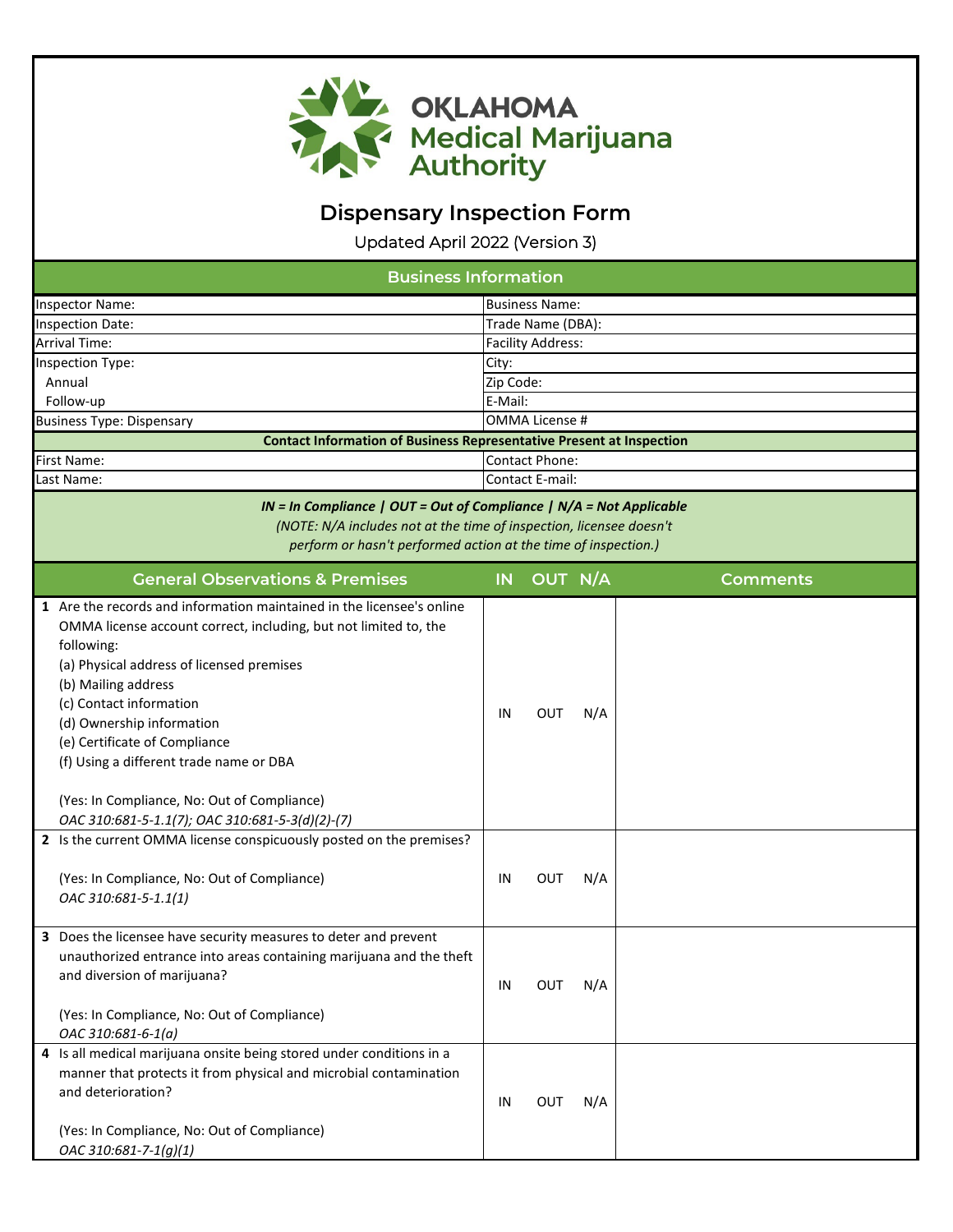| 5 When not in use, is all medical marijuana onsite being stored in<br>receptacles that are capable of being fully closed and sealed and are<br>kept fully closed and sealed?<br>(Yes: In Compliance, No: Out of Compliance)<br>OAC 310:681-7-1(g)(2)                                                                                                                                                                                               | IN | <b>OUT</b> | N/A |                 |
|----------------------------------------------------------------------------------------------------------------------------------------------------------------------------------------------------------------------------------------------------------------------------------------------------------------------------------------------------------------------------------------------------------------------------------------------------|----|------------|-----|-----------------|
| <b>Inventory Tracking, Sampling, and Testing</b>                                                                                                                                                                                                                                                                                                                                                                                                   | IN | OUT N/A    |     | <b>Comments</b> |
| 6 Does the licensee obtain copies of all COA's for tests conducted on<br>each harvest and production batch prior to accepting any sale or<br>transfer of medical marijuana?<br>(Yes: In Compliance, No: Out of Compliance)                                                                                                                                                                                                                         | IN | <b>OUT</b> | N/A |                 |
| OAC 310:681-8-1(h)(1)<br>Does the licensee have COA's onsite and readily accessible for all<br>medical marijuana and medical marijuana products for the last 7<br>years?<br>(Yes: In Compliance, No: Out of Compliance)<br>OAC 310:681-8-1(h)(5); OAC 310:681-5-4(h); OAC 310:681-5-6(b)                                                                                                                                                           | IN | <b>OUT</b> | N/A |                 |
| 8 When testing non-infused pre-rolls made from a single harvest batch<br>that has passed full compliance testing, does the licensee test for<br>heavy metals, filth & contaminants, and potency?<br>Note: See the Testing Procedures Guide for required testing details.<br>(Yes: In Compliance, No: Out of Compliance)<br>OAC 310:681-8-1(a); OAC 310:681-8-1(s)                                                                                  | IN | <b>OUT</b> | N/A |                 |
| 9 When testing non-infused pre-rolls made from a single harvest batch<br>that has not been tested, does the licensee test for pesticide, heavy<br>metals, microbials, foreign material & filth, water activity, moisture<br>content, THC potency, terpene type and concentration?<br>Note: See the Testing Procedures Guide for required testing details.<br>(Yes: In Compliance, No: Out of Compliance)<br>OAC 310:681-8-1(a); OAC 310:681-8-1(s) | IN | <b>OUT</b> | N/A |                 |
| 10 When testing non-infused pre-rolls made from multiple harvest<br>batches, does the licensee create a new batch and test for pesticide,<br>heavy metals, microbials, foreign material & filth, water activity,<br>moisture content, THC potency, terpene potency?<br>Note: See the Testing Procedures Guide for required testing details.<br>(Yes: In Compliance, No: Out of Compliance)<br>OAC 310:681-8-1(a); OAC 310:681-8-1(s)               | IN | <b>OUT</b> | N/A |                 |
| 11 Does the licensee have access to a copy of the laboratory's standard<br>operating procedures while they are collecting the samples?<br>(Yes: In Compliance, No: Out of Compliance)<br>OAC 310:681-8-3(a)(1)(c)                                                                                                                                                                                                                                  | IN | <b>OUT</b> | N/A |                 |
| 12 Does the licensee maintain documentation onsite and readily<br>accessible of all employee training on the sampling standard<br>operating procedures for each laboratory it uses for testing?<br>(Yes: In Compliance, No: Out of Compliance)<br>OAC 310:681-8-3(a)(11)-(12); OAC 310:681-5-4(h)                                                                                                                                                  | IN | OUT        | N/A |                 |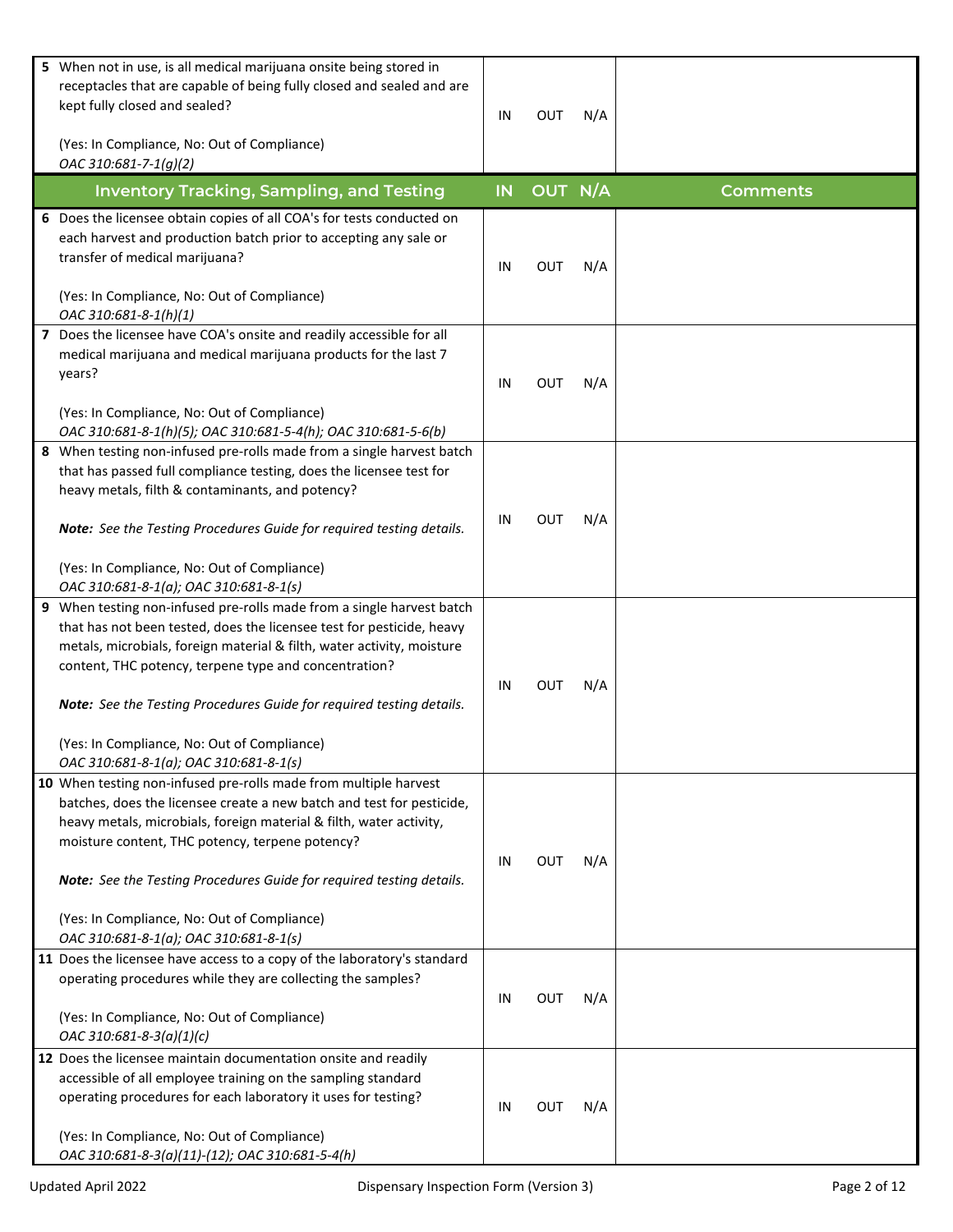| 13 Does the sample field log that contains all required information below |    |            |     |  |
|---------------------------------------------------------------------------|----|------------|-----|--|
| for each sample:                                                          |    |            |     |  |
| (a) Laboratory's name, address, and license number;                       |    |            |     |  |
| (b) Title and version of the laboratory's standard operating              |    |            |     |  |
| procedure(s) followed when collecting the sample;                         |    |            |     |  |
| (c) Sampler's name(s) and title(s);                                       |    |            |     |  |
| (d) Date and time sampling started and ended;                             |    |            |     |  |
| (e) Grower's, processor's, or dispensary's name, address, and             |    |            |     |  |
| license number;                                                           |    |            |     |  |
| (f) Batch number of the batch from which the sample was obtained;         |    |            |     |  |
| (g) Sample matrix;                                                        |    |            |     |  |
| (h) Total batch size, by weight or unit count;                            |    |            |     |  |
| (i) Total weight or unit count of the primary sample;                     |    |            |     |  |
| (j) Total weight or unit count of the reserve sample;                     | IN | <b>OUT</b> | N/A |  |
| (k) The unique sample identification number for each sample;              |    |            |     |  |
| (I) Name, business address, and license number of the person who          |    |            |     |  |
| transports the samples to the laboratory;                                 |    |            |     |  |
| (m) Requested analyses;                                                   |    |            |     |  |
| (n) Sampling conditions, including temperature;                           |    |            |     |  |
| (o) Problems encountered and corrective actions taken during the          |    |            |     |  |
| sampling process, if any; and                                             |    |            |     |  |
| (p) Any other observations from sampling, including major                 |    |            |     |  |
| inconsistencies in the medical marijuana color, size, or smell.           |    |            |     |  |
|                                                                           |    |            |     |  |
| (Yes: In Compliance, No: Out of Compliance)                               |    |            |     |  |
| OAC 310:681-8-3(a)(9)                                                     |    |            |     |  |
| 14 Does the licensee maintain an onsite and readily accessible sample     |    |            |     |  |
| field log required for at least 7 years?                                  |    |            |     |  |
|                                                                           | IN | OUT        | N/A |  |
| (Yes: In Compliance, No: Out of Compliance)                               |    |            |     |  |
| OAC 310:681-8-3(a)(12); OAC 310:681-5-4(h)                                |    |            |     |  |
| 15 Does the licensee separate pre-rolls into production batches that do   |    |            |     |  |
| not exceed 15 pounds?                                                     |    | <b>OUT</b> |     |  |
| (Yes: In Compliance, No: Out of Compliance)                               | IN |            | N/A |  |
| OAC 310:681-8-1(b)(1); OAC 310:681-8-1(s)                                 |    |            |     |  |
| 16 Does the licensee have inspection records onsite and readily           |    |            |     |  |
| accessible indicating that each production batch has been physically      |    |            |     |  |
| inspected for contaminants and filth?                                     |    |            |     |  |
|                                                                           | IN | OUT        | N/A |  |
| (Yes: In Compliance, No: Out of Compliance)                               |    |            |     |  |
| OAC 310:681-8-1(i)(7)(D); OAC 310:681-5-4(h)                              |    |            |     |  |
| 17 Has the licensee transferred or sold any medical marijuana from a      |    |            |     |  |
| production batch that did not pass all required testing?                  |    |            |     |  |
|                                                                           | IN | OUT        | N/A |  |
| (No: In Compliance, Yes: Out of Compliance)                               |    |            |     |  |
| OAC 310:681-8-1(d)(2)                                                     |    |            |     |  |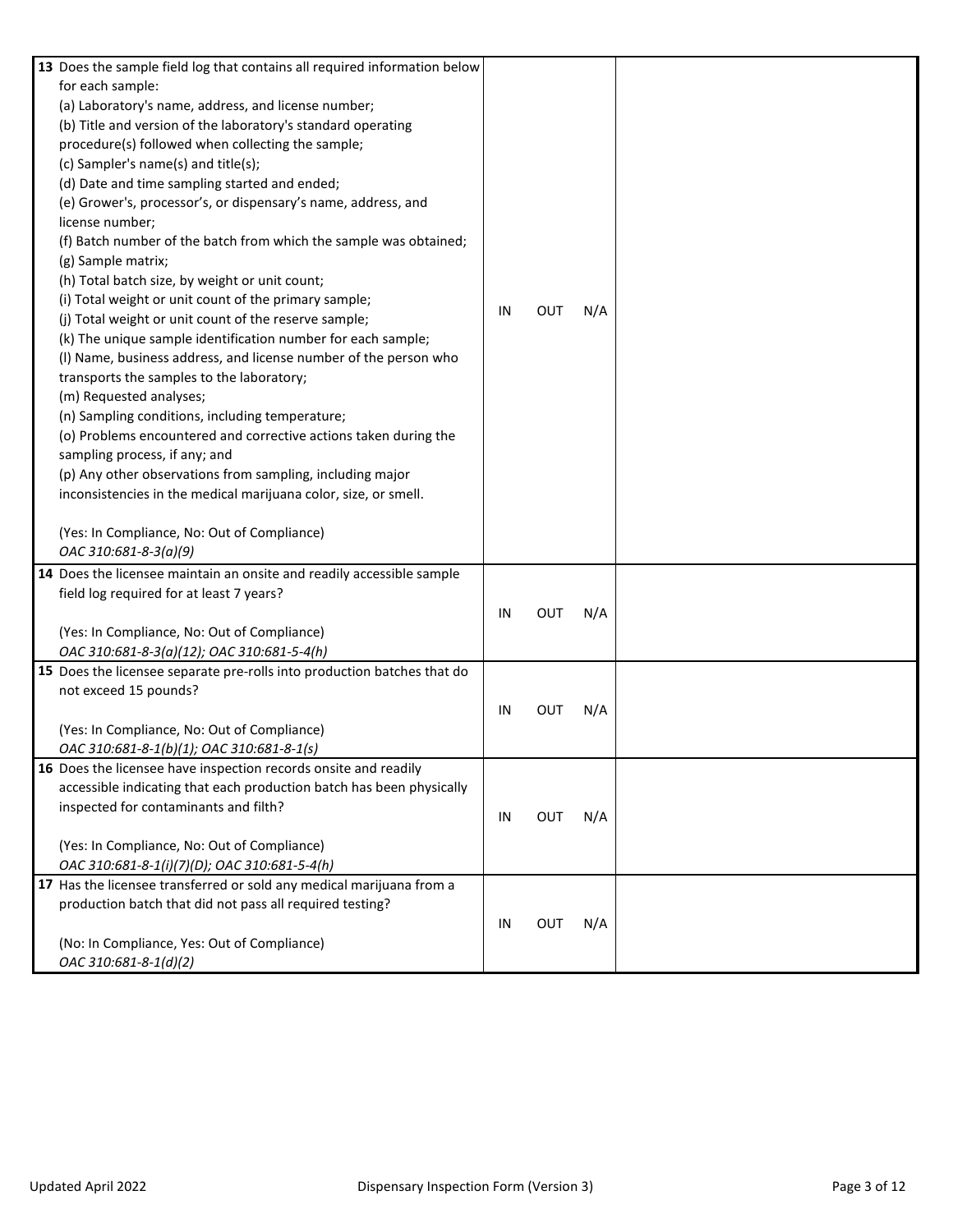| <b>Packaging &amp; Labeling:</b><br><b>Sale/Transfer to a Dispensary</b>                                                                                                                                                                                                                                                                                                                                                                                                                                                                                                                                                                                                                                                                                                                                                                                                                                                                                                                                                     | <b>IN</b> | OUT N/A    |     | <b>Comments</b> |
|------------------------------------------------------------------------------------------------------------------------------------------------------------------------------------------------------------------------------------------------------------------------------------------------------------------------------------------------------------------------------------------------------------------------------------------------------------------------------------------------------------------------------------------------------------------------------------------------------------------------------------------------------------------------------------------------------------------------------------------------------------------------------------------------------------------------------------------------------------------------------------------------------------------------------------------------------------------------------------------------------------------------------|-----------|------------|-----|-----------------|
| Note: Edible medical marijuana products must also meet additional requirements, which are listed in the next section.                                                                                                                                                                                                                                                                                                                                                                                                                                                                                                                                                                                                                                                                                                                                                                                                                                                                                                        |           |            |     |                 |
| 18 Does the licensee verify and ensure that all medical marijuana<br>transactions conducted with commercial license holders include:<br>(a) Name<br>(b) Valid, unexpired license number<br>(c) Expiration date                                                                                                                                                                                                                                                                                                                                                                                                                                                                                                                                                                                                                                                                                                                                                                                                               | IN        | <b>OUT</b> | N/A |                 |
| (Yes: In Compliance, No: Out of Compliance)<br>OAC 310:681-1-4; OAC 310:681-5-12(c)                                                                                                                                                                                                                                                                                                                                                                                                                                                                                                                                                                                                                                                                                                                                                                                                                                                                                                                                          |           |            |     |                 |
| 19 Does the licensee sell or transfer medical marijuana to a commercial<br>processor or grower?<br>(No: In Compliance, Yes: Out of Compliance)<br>OAC 310:681-1-4                                                                                                                                                                                                                                                                                                                                                                                                                                                                                                                                                                                                                                                                                                                                                                                                                                                            | IN        | <b>OUT</b> | N/A |                 |
| 20 Does licensee package or transfer pre-rolls that exceed 1 gram?<br>(No: In Compliance, Yes: Out of Compliance)<br>OAC 310:681-5-18(o)                                                                                                                                                                                                                                                                                                                                                                                                                                                                                                                                                                                                                                                                                                                                                                                                                                                                                     | IN        | <b>OUT</b> | N/A |                 |
| 21 Does licensee package or transfer infused pre-rolls?<br>(No: In Compliance, Yes: Out of Compliance)<br>OAC 310:681-5-18(n)                                                                                                                                                                                                                                                                                                                                                                                                                                                                                                                                                                                                                                                                                                                                                                                                                                                                                                | IN        | <b>OUT</b> | N/A |                 |
| 22 Do all labels observed for sale to dispensaries contain at least the<br>following information:<br>(a) Name and license number of licensee who transferred or sold the<br>medical marijuana or medical marijuana products<br>(b) Name of the medical marijuana or medical marijuana product<br>(c) Batch # of medical marijuana or medical marijuana product<br>(d) Net quantity or weight of contents<br>(e) Ingredients list<br>(f) The Oklahoma Uniform Symbol in color and printed at least one<br>half inch by one half inch in size<br>(g) THC and terpenoid potency<br>(h) The statement "This product has been tested for contaminants"<br>(i) The statement "Keep out of reach of children."<br>(j) The warning statement "Women should not use marijuana or<br>medical marijuana products during pregnancy because of the risk of<br>birth defects."<br>(Yes: In Compliance, No: Out of Compliance)<br>OAC 310:681-7-1(e)(1)(A)-(I); OAC 310:681-1-4;<br>OAC 310:681-5-8.1(e)(6)-(7);OAC 310:681-7-1(d)(2) & (4) | IN        | Ουτ        | N/A |                 |
| 23 Do any packages contain relabeling where all prior labels are not<br>removed in entirety prior to the new label being applied?<br>Note: Covering an initial label with an updated label is prohibited.<br>(No: In Compliance, Yes: Out of Compliance)<br>OAC 310:681-7-1(d)(11)                                                                                                                                                                                                                                                                                                                                                                                                                                                                                                                                                                                                                                                                                                                                           | IN        | <b>OUT</b> | N/A |                 |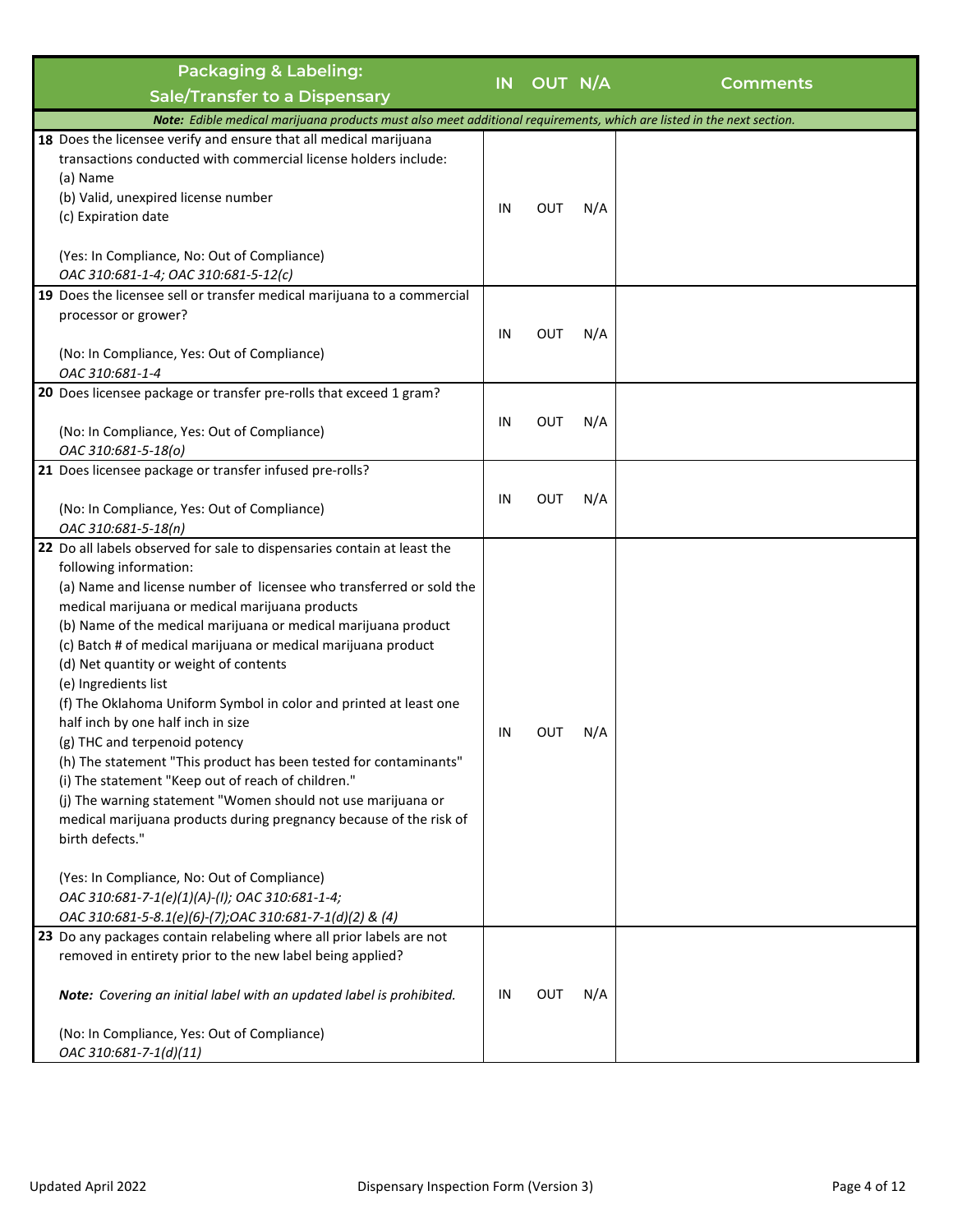| 24 Do any packages, labels, or containers contain content that appears<br>to target children?                                                                                                                                                                                                                                                                                                                                                                                      |    |            |     |  |
|------------------------------------------------------------------------------------------------------------------------------------------------------------------------------------------------------------------------------------------------------------------------------------------------------------------------------------------------------------------------------------------------------------------------------------------------------------------------------------|----|------------|-----|--|
| Note: Examples of this are toys, cartoon characters, and similar<br>images.                                                                                                                                                                                                                                                                                                                                                                                                        | IN | <b>OUT</b> | N/A |  |
| (No: In Compliance, Yes: Out of Compliance)<br>OAC 310:681-7-1(d)(1); OAC 310:681-7-2(a)                                                                                                                                                                                                                                                                                                                                                                                           |    |            |     |  |
| 25 Does packaging meet the following Child-Resistant rules?                                                                                                                                                                                                                                                                                                                                                                                                                        |    |            |     |  |
| (a) Designed or constructed to be significantly difficult for<br>children under five (5) years of age to open and not difficult<br>for normal adults to use properly<br>(b) Opaque so that the outermost packaging does not allow the<br>product to be seen without opening the packaging material<br>(c) Resealable to maintain its child-resistant effectiveness for<br>multiple openings for any product intended for more than a single<br>use or containing multiple servings | IN | <b>OUT</b> | N/A |  |
| (Yes: In Compliance, No: Out of Compliance)                                                                                                                                                                                                                                                                                                                                                                                                                                        |    |            |     |  |
| OAC 310:681-1-4; OAC 310:681-7-1(d)(3)<br>26 Do any packages depict images other than the business name, logo,                                                                                                                                                                                                                                                                                                                                                                     |    |            |     |  |
| and an image of the product?                                                                                                                                                                                                                                                                                                                                                                                                                                                       | IN | <b>OUT</b> | N/A |  |
| (No: In Compliance, Yes: Out of Compliance)<br>OAC 310:681-7-1(d)(1)                                                                                                                                                                                                                                                                                                                                                                                                               |    |            |     |  |
| 27 Do any packages/labels contain the logo of the Oklahoma State<br>Department of Health or the Oklahoma Medical Marijuana Authority?                                                                                                                                                                                                                                                                                                                                              |    |            |     |  |
| (No: In Compliance, Yes: Out of Compliance)<br>OAC 310:681-7-1(d)(9)                                                                                                                                                                                                                                                                                                                                                                                                               | IN | <b>OUT</b> | N/A |  |
| 28 Do any packages/labels contain false or misleading statements or                                                                                                                                                                                                                                                                                                                                                                                                                |    |            |     |  |
| make any claims/statements that the medical marijuana provides<br>health or physical benefits to a patient?                                                                                                                                                                                                                                                                                                                                                                        | ΙN | OUT        | N/A |  |
| (No: In Compliance, Yes: Out of Compliance)<br>OAC 310:681-7-1(d)(5); OAC 310:681-7-1(d)(8)                                                                                                                                                                                                                                                                                                                                                                                        |    |            |     |  |
| 29 Do packages/labels contain any of the following:                                                                                                                                                                                                                                                                                                                                                                                                                                |    |            |     |  |
| (a) Universal symbols from another state<br>(b) Statements that the medical marijuana was grown in another state<br>(c) Any depictions, symbols, or other information that could cause a<br>reasonable patient to be confused as to the state of origin of the<br>medical marijuana or medical marijuana product                                                                                                                                                                   | IN | <b>OUT</b> | N/A |  |
| (No: In Compliance, Yes: Out of Compliance)<br>OAC 310:681-7-1(d)(10)                                                                                                                                                                                                                                                                                                                                                                                                              |    |            |     |  |
| 30 Does the licensee intentionally or knowingly package or label medical<br>marijuana or medical marijuana products that would cause a<br>reasonable patient confusion as to whether it is a trademarked<br>product?                                                                                                                                                                                                                                                               | IN | OUT        | N/A |  |
| (No: In Compliance, Yes: Out of Compliance)<br>OAC 310:681-7-1(d)(6)-(7)                                                                                                                                                                                                                                                                                                                                                                                                           |    |            |     |  |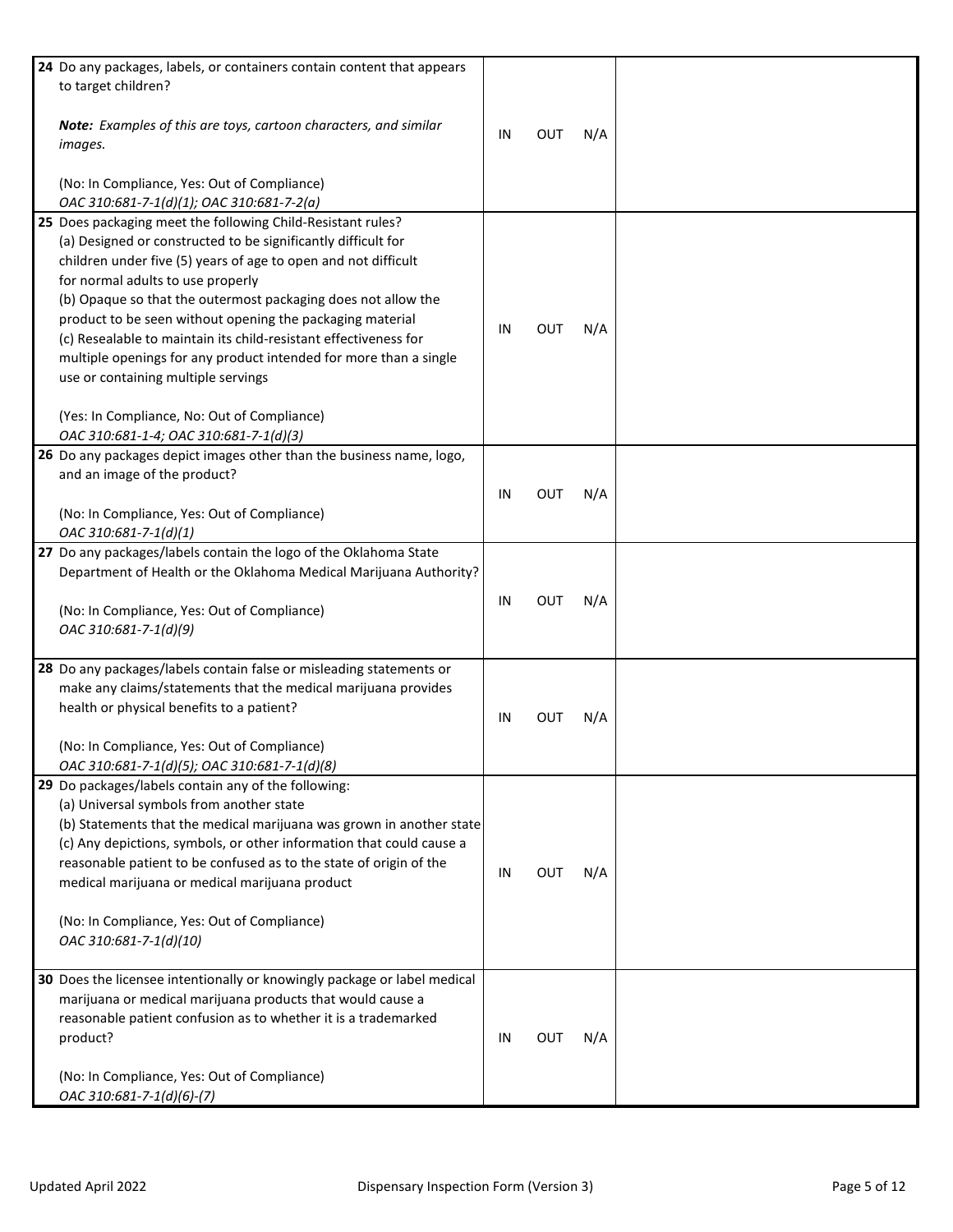| <b>Packaging &amp; Labeling: Edible</b>                                                                                                                                                                                                                                                                                                                                                                                                                                                                                                                                                                                                                                                                                                                                                                                                                                                                                                                                                                                                                                                                                                                                                                | <b>IN</b> |            | OUT N/A |                 |
|--------------------------------------------------------------------------------------------------------------------------------------------------------------------------------------------------------------------------------------------------------------------------------------------------------------------------------------------------------------------------------------------------------------------------------------------------------------------------------------------------------------------------------------------------------------------------------------------------------------------------------------------------------------------------------------------------------------------------------------------------------------------------------------------------------------------------------------------------------------------------------------------------------------------------------------------------------------------------------------------------------------------------------------------------------------------------------------------------------------------------------------------------------------------------------------------------------|-----------|------------|---------|-----------------|
| <b>Medical Marijuana Products</b>                                                                                                                                                                                                                                                                                                                                                                                                                                                                                                                                                                                                                                                                                                                                                                                                                                                                                                                                                                                                                                                                                                                                                                      |           |            |         | <b>Comments</b> |
| Note: These requirements are in addition to packaging and labeling that is required for sale to or by a dispensary.                                                                                                                                                                                                                                                                                                                                                                                                                                                                                                                                                                                                                                                                                                                                                                                                                                                                                                                                                                                                                                                                                    |           |            |         |                 |
| 31 Do all labels observed for sale to dispensaries or by dispensaries<br>contain at least the following information:<br>(a) Name, address and license number of licensee who transferred or<br>sold the medical marijuana or medical marijuana products<br>(b) Name of the food<br>(c) Batch # of medical marijuana<br>(d) Lot code<br>(e) Net quantity or weight of contents<br>(f) Ingredients list<br>(g) List of cannabis ingredients<br>(h) Food allergen information<br>(i) Nutrition labeling (if applicable)<br>(j) The Oklahoma Uniform Symbol in color and printed at least one<br>half inch by one half inch in size<br>(k) THC dosage in milligrams per unit<br>(I) The statement "This product has been tested for contaminants"<br>(m) The statement "Keep out of reach of children."<br>(n) The warning statement "Women should not use marijuana or<br>medical marijuana products during pregnancy because of the risk of<br>birth defects or while breastfeeding."<br>(o) The statement "For accidental ingestion call 1-800-222-1222"<br>(Yes: In Compliance, No: Out of Compliance)<br>OAC 310:681-7-1(e)(1); OAC 310:681-1-4;<br>OAC 310:681-5-8.1(e); OAC 310:681-7-1(d)(2) & (4) | IN        | <b>OUT</b> | N/A     |                 |
| <b>Patient Transactions</b>                                                                                                                                                                                                                                                                                                                                                                                                                                                                                                                                                                                                                                                                                                                                                                                                                                                                                                                                                                                                                                                                                                                                                                            | <b>IN</b> | OUT N/A    |         | <b>Comments</b> |
| 32 Does the licensee verify that all medical marijuana transactions<br>conducted with medical marijuana patients or caregivers include:<br>(a) Name<br>(b) Valid, unexpired license number<br>(c) Expiration date<br>Note: Patients and caregivers may be verified through<br>ommaverify.ok.gov.<br>(Yes: In Compliance, No: Out of Compliance)                                                                                                                                                                                                                                                                                                                                                                                                                                                                                                                                                                                                                                                                                                                                                                                                                                                        | IN        | ουτ        | N/A     |                 |
| OAC 310:681-1-4; OAC 310:681-5-12(c)<br>33 Does the licensee have the following information for each sales<br>transaction to a patient:<br>(a) Name, license number, address, and phone number of all licensees<br>involved<br>(b) Quantity and type of medical marijuana<br>(c) Batch number(s)<br>(d) Transaction date<br>(e) Monetary value, including total sales/purchase amounts<br>(f) Point-of-sale and tax records<br>(Yes: In Compliance, No: Out of Compliance)<br>OAC 310:681-5-6(b)(3)                                                                                                                                                                                                                                                                                                                                                                                                                                                                                                                                                                                                                                                                                                    | IN        | <b>OUT</b> | N/A     |                 |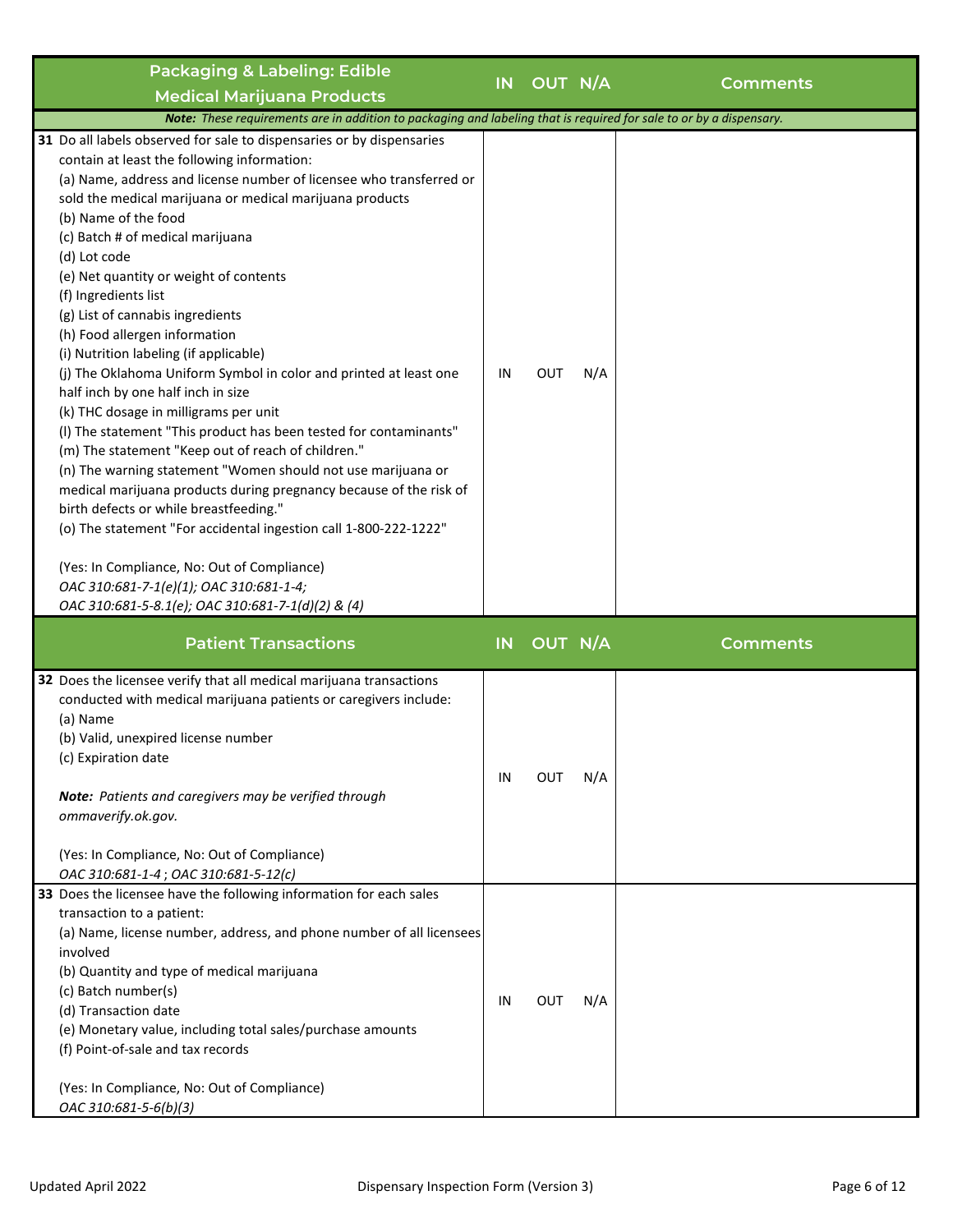| 34 Does the licensee adhere to the following single transaction limits                |    |            |     |                 |
|---------------------------------------------------------------------------------------|----|------------|-----|-----------------|
| with a patient?                                                                       |    |            |     |                 |
| (a) 3 ounces (84.9 grams) of medical marijuana                                        |    |            |     |                 |
| (b) 1 ounce (28.3 grams) of medical marijuana concentrate                             |    |            |     |                 |
| (c) 72 ounces (2,037.6 grams) of edible medical marijuana products                    |    |            |     |                 |
| (d) 6 mature plants                                                                   | IN | <b>OUT</b> | N/A |                 |
| (e) 6 seedling plants                                                                 |    |            |     |                 |
|                                                                                       |    |            |     |                 |
|                                                                                       |    |            |     |                 |
| (Yes: In Compliance, No: Out of Compliance)                                           |    |            |     |                 |
| OAC 310:681-5-12(a)                                                                   |    |            |     |                 |
| 35 Does the licensee allow for or provide the delivery of medical                     |    |            |     |                 |
| marijuana or medical marijuana products to licensed patients or                       |    |            |     |                 |
| caregivers?                                                                           |    |            |     |                 |
|                                                                                       | IN | <b>OUT</b> | N/A |                 |
| (No: In Compliance, Yes: Out of Compliance)                                           |    |            |     |                 |
|                                                                                       |    |            |     |                 |
| OAC 310:681-5-18(c)                                                                   |    |            |     |                 |
| 36 Does the licensee allow any physicians to be located, maintain an                  |    |            |     |                 |
| office, write recommendations, or otherwise provide medical services                  |    |            |     |                 |
| to patients at the same physical address as the dispensary?                           |    |            |     |                 |
|                                                                                       |    |            |     |                 |
| Note: This includes telemedicine consultations for purposes of a                      |    |            |     |                 |
| medical marijuana recommendation that occur at a dispensary.                          | IN | <b>OUT</b> | N/A |                 |
|                                                                                       |    |            |     |                 |
|                                                                                       |    |            |     |                 |
| (No: In Compliance, Yes: Out of Compliance)                                           |    |            |     |                 |
| OAC 310:681-5-18(d)                                                                   |    |            |     |                 |
|                                                                                       |    |            |     |                 |
|                                                                                       |    |            |     |                 |
| <b>Transportation &amp; Vehicles</b>                                                  | IN | OUT N/A    |     | <b>Comments</b> |
|                                                                                       |    |            |     |                 |
| 37 Does the licensee verify and ensure all individuals transporting                   |    |            |     |                 |
| medical marijuana and medical marijuana products have a current                       |    |            |     |                 |
| and valid transporter agent license?                                                  | IN | <b>OUT</b> | N/A |                 |
|                                                                                       |    |            |     |                 |
| (Yes: In Compliance, No: Out of Compliance)                                           |    |            |     |                 |
| OAC 310:681-3-1(f)                                                                    |    |            |     |                 |
| 38 Is each transport vehicle equipped with GPS trackers that are capable              |    |            |     |                 |
| of storing and transmitting GPS data?                                                 |    |            |     |                 |
|                                                                                       |    |            |     |                 |
|                                                                                       |    |            |     |                 |
| Note: The use of cell phones for GPS tracking does not meet this                      | IN | <b>OUT</b> | N/A |                 |
| requirement.                                                                          |    |            |     |                 |
|                                                                                       |    |            |     |                 |
| (Yes: In Compliance, No: Out of Compliance)                                           |    |            |     |                 |
| 63 O.S. § 427.16(J)(1); OAC 310:681-3-2(b)(1)                                         |    |            |     |                 |
| 39 Does the licensee maintain updated and accurate transportation and                 |    |            |     |                 |
| GPS records onsite and readily accessible?                                            |    |            |     |                 |
|                                                                                       | IN | <b>OUT</b> | N/A |                 |
| (Yes: In Compliance, No: Out of Compliance)                                           |    |            |     |                 |
| OAC 310:681-3-2(c); OAC 310:681-5-4(h)                                                |    |            |     |                 |
|                                                                                       |    |            |     |                 |
| 40 Do the licensee and transporter agent(s) implement security                        |    |            |     |                 |
| measures to deter and prevent theft/diversion of marijuana during                     |    |            |     |                 |
| transportation?                                                                       | IN | <b>OUT</b> | N/A |                 |
|                                                                                       |    |            |     |                 |
| (Yes: In Compliance, No: Out of Compliance)<br>OAC 310:681-3-2(e); OAC 310:681-6-1(b) |    |            |     |                 |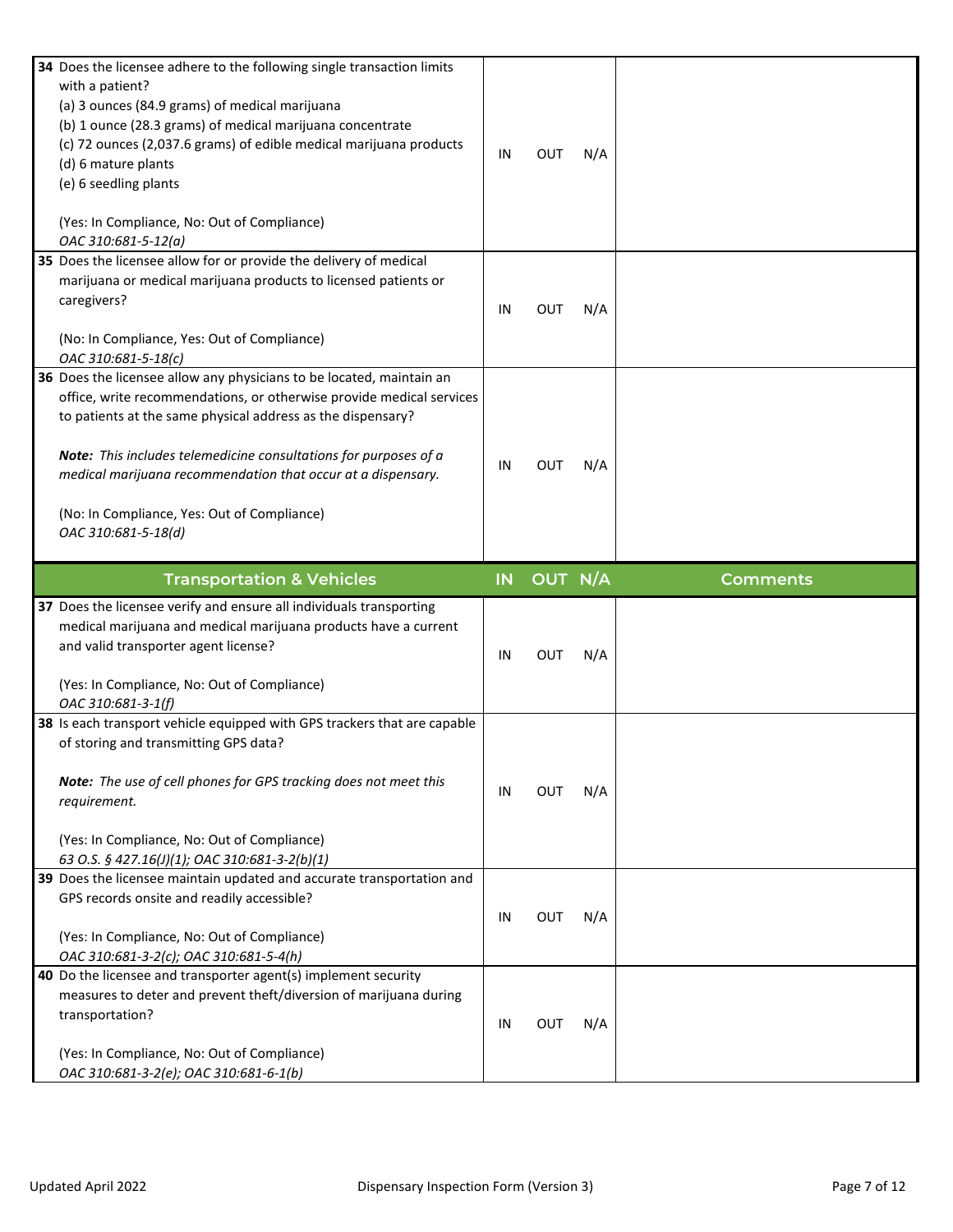| 41 Are all medical marijuana and medical marijuana products<br>transported:<br>(a) In a locked shipping container<br>(b) Shielded from public view<br>(c) Clearly labeled "Medical Marijuana or Derivative"<br>(d) In a secure area of the vehicle that is not accessible by the driver<br>during transit<br>Note: With the exception of a lawful transfer between medical<br>marijuana businesses that are licensed to operate at the same<br>physical address.<br>(Yes: In Compliance, No: Out of Compliance)<br>63 O.S. § 427.16(J)(2) -(3); OAC 310:681-3-2(a)                                                                                                                                                                                                                                                                                                                                                                                                                                                                                                                                                                                                                                                                                                                                                                                                   | IN | <b>OUT</b> | N/A |  |
|----------------------------------------------------------------------------------------------------------------------------------------------------------------------------------------------------------------------------------------------------------------------------------------------------------------------------------------------------------------------------------------------------------------------------------------------------------------------------------------------------------------------------------------------------------------------------------------------------------------------------------------------------------------------------------------------------------------------------------------------------------------------------------------------------------------------------------------------------------------------------------------------------------------------------------------------------------------------------------------------------------------------------------------------------------------------------------------------------------------------------------------------------------------------------------------------------------------------------------------------------------------------------------------------------------------------------------------------------------------------|----|------------|-----|--|
| 42 Does the licensee have shipping manifests for each instance of<br>shipping medical marijuana to other licensees that include all of the<br>following:<br>(a) The license number, business name, address, and contact<br>information of the originating licensee;<br>(b) The license number, business name, address, and contact<br>information of the commercial transporter, grower, processor,<br>dispensary, laboratory, research facility, or education facility<br>transporting the medical marijuana if such licensee is not the<br>originating licensee;<br>(c) A complete inventory of the medical marijuana and medical<br>marijuana products to be transported, including the quantities by<br>weight or unit of each type of medical marijuana and medical<br>marijuana products and the batch number(s);<br>(d) The date of transportation and the approximate time of<br>departure;<br>(e) Printed names, signatures, and transporter agent license<br>numbers of personnel accompanying the transport;<br>(f) Notation of the commercial transporter, grower, processor,<br>dispensary, laboratory, research facility, or education facility<br>authorizing the transport; and<br>(g) The license number(s), business name(s), address(es), and<br>contact information for all end point recipients.<br>(Yes: In Compliance, No: Out of Compliance) | IN | <b>OUT</b> | N/A |  |
| OAC 310:681-3-6(b)(1)                                                                                                                                                                                                                                                                                                                                                                                                                                                                                                                                                                                                                                                                                                                                                                                                                                                                                                                                                                                                                                                                                                                                                                                                                                                                                                                                                |    |            |     |  |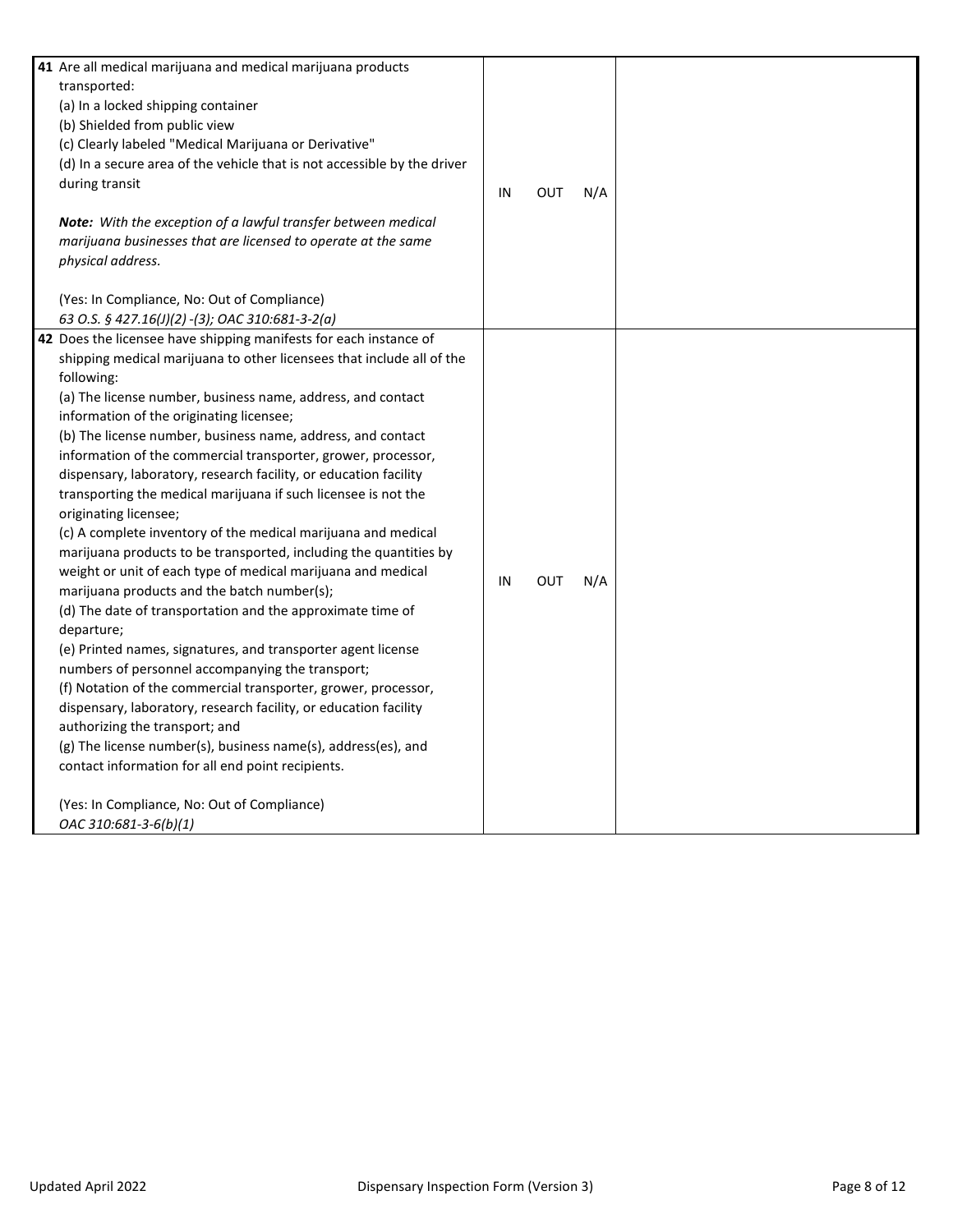| 43 Does the licensee have shipping manifests for each instance of           |    |            |     |  |
|-----------------------------------------------------------------------------|----|------------|-----|--|
| receiving medical marijuana from other licensees that include all of        |    |            |     |  |
| the following:                                                              |    |            |     |  |
| (a) The license number, business name, address, and contact                 |    |            |     |  |
| information for the receiving licensee;                                     |    |            |     |  |
| (b) The license number, business name, address, and contact                 |    |            |     |  |
| information of the originating licensee;                                    |    |            |     |  |
| (c) The license number, business name, address, and contact                 |    |            |     |  |
| information of the commercial transporter, grower, processor, or            |    |            |     |  |
| dispensary, laboratory, research facility, or education facility            |    |            |     |  |
| transporting the medical marijuana if such licensee is not the              |    |            |     |  |
| originating licensee;                                                       |    |            |     |  |
| (d) A complete inventory of the medical marijuana and medical               | IN | <b>OUT</b> | N/A |  |
| marijuana products delivered to the receiving licensee, including           |    |            |     |  |
| the quantities by weight or unit of each type of medical                    |    |            |     |  |
| marijuana and medical marijuana products and the batch number(s);           |    |            |     |  |
| (e) The date and estimated time of arrival;                                 |    |            |     |  |
| (f) The printed names, signatures, and transporter agent license            |    |            |     |  |
| numbers of the personnel accompanying the transport; and                    |    |            |     |  |
| (g) The printed names, titles, and signatures of any personnel              |    |            |     |  |
| accepting delivery on behalf of the receiving licensee.                     |    |            |     |  |
|                                                                             |    |            |     |  |
| (Yes: In Compliance, No: Out of Compliance)                                 |    |            |     |  |
| OAC 310:681-3-6(b)(2)                                                       |    |            |     |  |
|                                                                             |    |            |     |  |
| 44 Excluding the below permitted changes, do any transportation             |    |            |     |  |
| manifests appear to have been altered after departure from the              |    |            |     |  |
| originating licensed premises?                                              |    |            |     |  |
| <b>Permitted Changes:</b>                                                   |    |            |     |  |
| (a) Name(s) of personnel receiving transport                                |    |            |     |  |
| (b) Title(s) of personnel receiving transport                               | IN | OUT        | N/A |  |
| (c) Signature(s) of personnel receiving transport                           |    |            |     |  |
| (d) Documented refusal to accept delivery                                   |    |            |     |  |
| (e) Documented impossible to deliver                                        |    |            |     |  |
|                                                                             |    |            |     |  |
| (No: In Compliance, Yes: Out of Compliance)                                 |    |            |     |  |
| 63 O.S. § 427.16(U)(3); OAC 310:681-3-6(g); OAC 310:681-3-6(i)              |    |            |     |  |
| 45 If a licensee refuses to accept delivery or if delivery is impossible of |    |            |     |  |
| medical marijuana and medical marijuana products, did the licensee          |    |            |     |  |
| document the following:                                                     |    |            |     |  |
| (a) The license number, business name, address, and contact                 |    |            |     |  |
| information of the licensee to which the medical marijuana or               |    |            |     |  |
| medical marijuana products were to be delivered;                            |    |            |     |  |
| (b) A complete inventory of the medical marijuana or medical                |    |            |     |  |
| marijuana products being returned, including batch number;                  | IN | <b>OUT</b> | N/A |  |
| (c) The date and time of attempted delivery and the refusal;                |    |            |     |  |
| (d) Documentation establishing the medical marijuana or medical             |    |            |     |  |
| marijuana products were returned in accordance with                         |    |            |     |  |
| OAC 310:681-3-6(i).                                                         |    |            |     |  |
|                                                                             |    |            |     |  |
| (Yes: In Compliance, No: Out of Compliance)                                 |    |            |     |  |
| OAC 310:681-3-6(g)(2); OAC 310:681-3-6(i)                                   |    |            |     |  |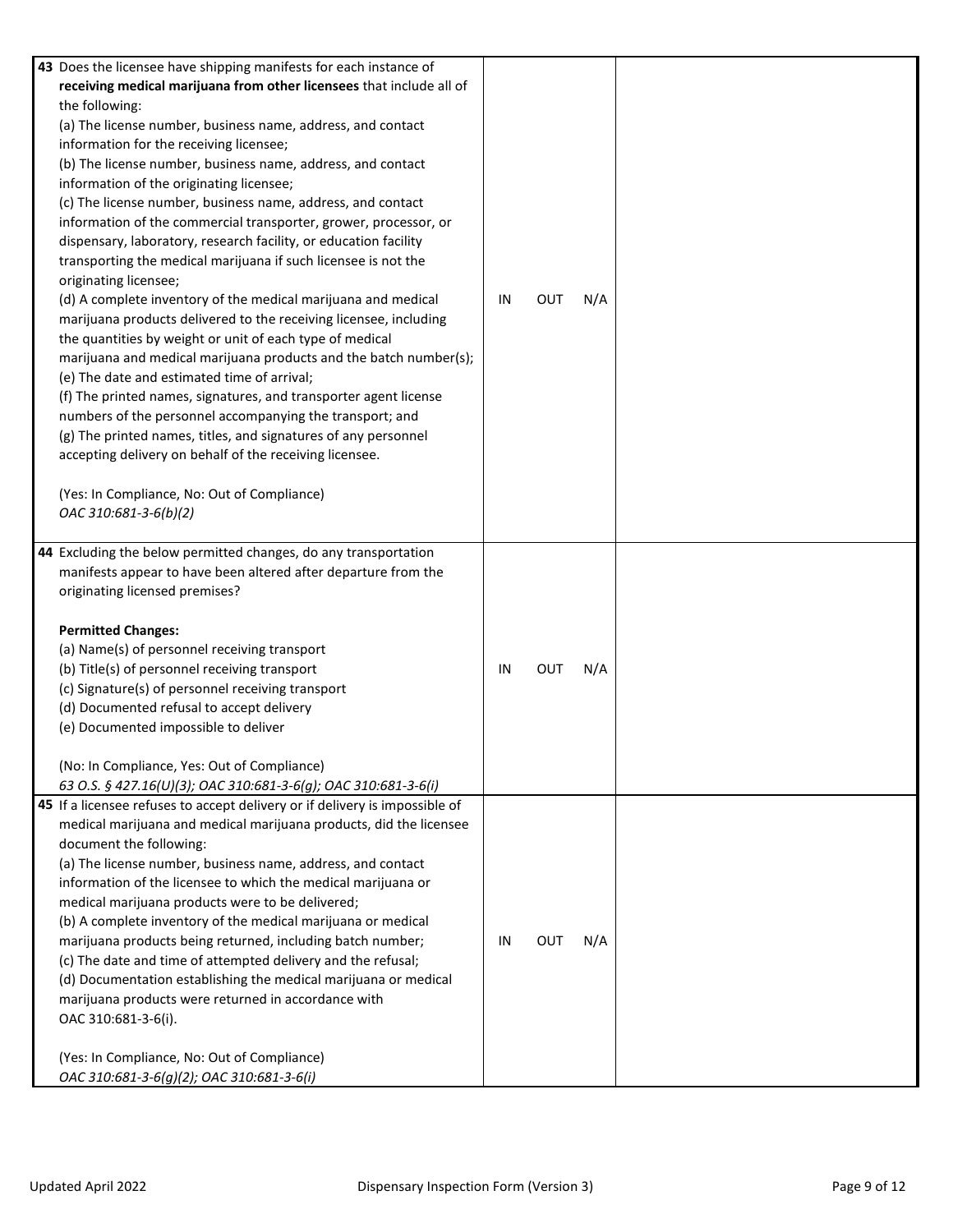| 46 Has the licensee sold, purchased, obtained, transferred, or otherwise<br>accepted medical marijuana from the following:<br>(a) an out-of-state individual/entity or<br>(b) an individual/entity that does not have a current, valid OMMA<br>license<br>(No: In Compliance, Yes: Out of Compliance)<br>OAC 310:681-5-18(I); 63 O.S. § 427.13(A)                                                                                                                                                                                                                                                                      | IN        | <b>OUT</b>        | N/A        |                 |
|------------------------------------------------------------------------------------------------------------------------------------------------------------------------------------------------------------------------------------------------------------------------------------------------------------------------------------------------------------------------------------------------------------------------------------------------------------------------------------------------------------------------------------------------------------------------------------------------------------------------|-----------|-------------------|------------|-----------------|
| 47 Does the licensee maintain copies on site and readily accessible of all<br>transportation manifests for medical marijuana for at least 7 years<br>from the date of receipt?<br>Note: This includes originating manifests for items transported by the<br>licensee and received manifests for items transported to the<br>licensee.<br>(Yes: In Compliance, No: Out of Compliance)                                                                                                                                                                                                                                   | IN        | <b>OUT</b>        | N/A        |                 |
| OAC 310:681-3-6(f); 63 O.S. § 427.16(U)(4); OAC 310:681-5-4(h)                                                                                                                                                                                                                                                                                                                                                                                                                                                                                                                                                         |           |                   |            |                 |
| <b>Waste</b>                                                                                                                                                                                                                                                                                                                                                                                                                                                                                                                                                                                                           | IN        | OUT N/A           |            | <b>Comments</b> |
| 48 Does the licensee dispose of medical marijuana waste within 90 days<br>using an OMMA-licensed waste disposal facility and maintain disposal<br>records for 5 years?<br>(Yes: In Compliance, No: Out of Compliance)<br>OAC 310:681-9-9(a)                                                                                                                                                                                                                                                                                                                                                                            | IN        | <b>OUT</b>        | N/A        |                 |
| 49 Does the licensee dispose of all medical marijuana waste in a locked,<br>secure waste receptacle that is stored in a safe and secure location<br>with limited access?<br>(Yes: In Compliance, No: Out of Compliance)<br>OAC 310:681-9-6(b)                                                                                                                                                                                                                                                                                                                                                                          | IN        | <b>OUT</b>        | N/A        |                 |
| <b>Advertising</b>                                                                                                                                                                                                                                                                                                                                                                                                                                                                                                                                                                                                     | <b>IN</b> | OUT N/A           |            | <b>Comments</b> |
| OAC 310:681-1-4 Definitions "Advertising" means the act of providing consideration for the publication, dissemination,<br>solicitation, or circulation of visual, oral, or written communication to induce directly or indirectly any person to patronize a<br>particular medical marijuana business or to purchase any particular medical marijuana or medical marijuana products.<br>This includes marketing but does not include packaging and labeling.                                                                                                                                                            |           |                   |            |                 |
| 50 Is any advertising deceptive, false, or misleading which includes any<br>indication the product is organic or pesticide-free?<br>Note: "Organic", "organix" and "organique" must be authorized by<br>the National Organic Program. "Pesticide-free" must be grown,<br>harvested, processed and dispensed without any pesticides.<br>(No: In Compliance, Yes: Out of Compliance)<br>OAC 310:681-7-3(b)(1); OAC 310:681-7-3(c)<br>51 Does any advertising represent that the use of medical marijuana has<br>curative or therapeutic effects?<br>(No: In Compliance, Yes: Out of Compliance)<br>OAC 310:681-7-3(b)(4) | IN<br>IN  | <b>OUT</b><br>Ουτ | N/A<br>N/A |                 |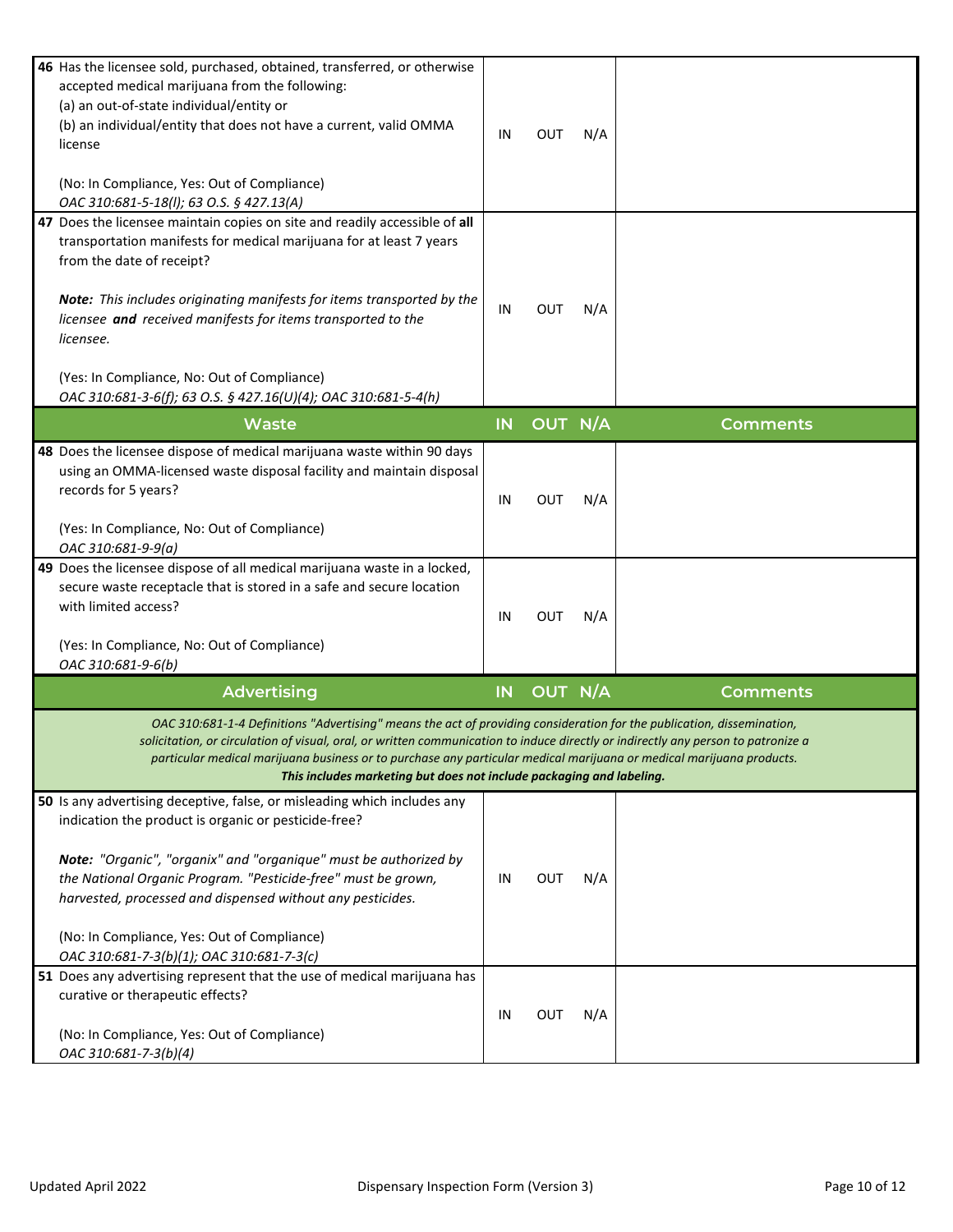| 52 Does any advertising depict either of the following?<br>(a) A child or other person under legal age consuming marijuana<br>(b) Objects such as toys, cartoons, cartoon characters, or similar<br>images that suggest the presence of a child<br>(No: In Compliance, Yes: Out of Compliance)<br>OAC 310:681-7-3(b)(5)-(6)<br>53 Do any advertisements have a manner or design that would be | IN | <b>OUT</b> | N/A |                 |
|-----------------------------------------------------------------------------------------------------------------------------------------------------------------------------------------------------------------------------------------------------------------------------------------------------------------------------------------------------------------------------------------------|----|------------|-----|-----------------|
| especially appealing to children or other persons under (18) years of<br>age and/or induce such people to consume marijuana?<br>(No: In Compliance, Yes: Out of Compliance)<br>OAC 310:681-7-3(b)(7)                                                                                                                                                                                          | IN | <b>OUT</b> | N/A |                 |
| <b>Final Observations</b>                                                                                                                                                                                                                                                                                                                                                                     | IN | OUT N/A    |     | <b>Comments</b> |
| 54 Were you given access to enter and inspect the licensed premises?<br>(Yes: In Compliance, No: Out of Compliance)<br>63 O.S. § 427.6(E)(7); OAC 310:681-5-1.1(3); OAC 310:681-5-4(a)                                                                                                                                                                                                        | IN | <b>OUT</b> | N/A |                 |
| 55 Did you observe or encounter any evidence of onsite consumption of<br>alcohol or the smoking/vaping of medical marijuana or medical<br>marijuana products?<br>(No: In Compliance, Yes: Out of Compliance)<br>OAC 310:681-5-18(a)                                                                                                                                                           | IN | <b>OUT</b> | N/A |                 |
| 56 Are all employees observed at least 18 years of age or older?<br>(Yes: In Compliance, No: Out of Compliance)<br>OAC 310:681-5-18(b)                                                                                                                                                                                                                                                        | IN | <b>OUT</b> | N/A |                 |
| 57 Were any minors under eighteen (18) present at the licensed<br>premises without a parent or legal guardian?<br>(No: In Compliance, Yes: Out of Compliance)<br>OAC 310:681-5-17                                                                                                                                                                                                             | IN | OUT        | N/A |                 |
| 58 Did you observe any evidence of medical marijuana processing onsite<br>except non-infused pre-rolls?<br>(No: In Compliance, Yes: Out of Compliance)<br>OAC 310:681-1-4                                                                                                                                                                                                                     | IN | <b>OUT</b> | N/A |                 |
| 59 If the licensee has medical marijuana or medical marijuana products<br>present on site, does the licensee have a valid OBNDD registration?<br>(Yes: In Compliance, No: Out of Compliance)<br>OAC 310:681-1-5(c)                                                                                                                                                                            | IN | <b>OUT</b> | N/A |                 |
| 60 Were you threatened or harmed in any way?<br>(No: In Compliance, Yes: Out of Compliance)<br>OAC 310:681-5-18(h)                                                                                                                                                                                                                                                                            | IN | OUT        | N/A |                 |